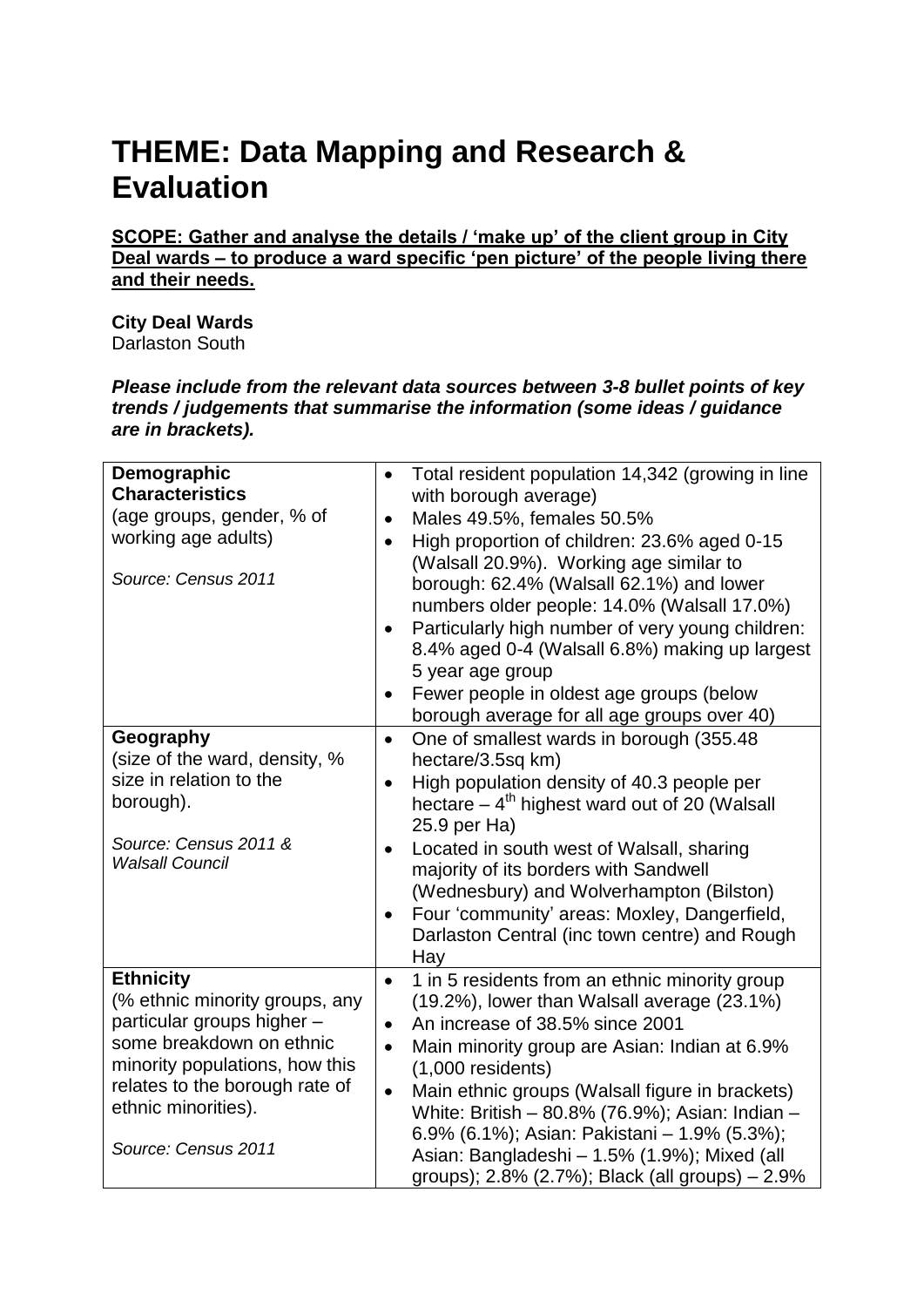|                                                                                                                                                                                                                                                                             | $(2.4\%)$ ; White: Other - 1.3% $(1.4\%)$ ;                                                                                                                                                                                                                                                                                                                                                                                                                                                                                                                                                                                                                                             |
|-----------------------------------------------------------------------------------------------------------------------------------------------------------------------------------------------------------------------------------------------------------------------------|-----------------------------------------------------------------------------------------------------------------------------------------------------------------------------------------------------------------------------------------------------------------------------------------------------------------------------------------------------------------------------------------------------------------------------------------------------------------------------------------------------------------------------------------------------------------------------------------------------------------------------------------------------------------------------------------|
| <b>Housing</b><br>(key providers of social<br>housing, % of the social<br>housing, is the social housing<br>linked to particular<br>communities within the wards,<br>new build info).<br>Source: Census 2011 &<br><b>Walsall Council</b>                                    | Main social housing providers are Walsall<br>$\bullet$<br>Housing Group (whg) and CaldmoreAccord (no<br>properties in local authority ownership)<br>New social housing building currently<br>$\bullet$<br>underway/recently completed<br>Average household size is 2.5 people - same<br>$\bullet$<br>as borough average<br>High proportion of lone parent families: 15.8% of<br>$\bullet$<br>all households (Walsall 12.0%)<br>Social renting is main tenure type: 39.1% of all<br>$\bullet$<br>households (Walsall 24.1%).<br>Private renting similar to borough average<br>$\bullet$<br>(10.8% ward / 11.7% Walsall) but Owner<br>occupied much lower (48.3% ward / 63.0%<br>Walsall) |
| <b>Deprivation</b><br>(% of deprivation, how it<br>relates to rest of the borough,<br>use some of the social<br>segmentation - Mosaic<br>classifications to further<br>identify trends).<br>Source: IMD 2010, Mosaic                                                        | 5 <sup>th</sup> most deprived ward out of 20), but unlike<br>$\bullet$<br>many other wards, deprivation levels are<br>consistently high across the whole ward.<br>All but one neighbourhood (1 out of 9 LSOAs) in<br>$\bullet$<br>the most deprived 20% in England<br>9 out of 10 residents in the ward live in the most<br>deprived quintile in England (most deprived<br>20%)<br>A high proportion of residents in the least<br>affluent social groups, who are more likely to<br>rely on state support.                                                                                                                                                                              |
| <b>Economy and Employment</b><br>(% of employed, sectors<br>employed in, breakdown of<br>male / female employment,<br>whether the work is full or part<br>time).<br>Source: Census 2011                                                                                     | Only 64.8% of residents are economically active<br>$\bullet$<br>(Walsall 66.1%)<br>Of all employees, 71.2% full time, 28.8% part<br>$\bullet$<br>time (similar level to Walsall)<br>Low level of self-employment<br>Wholesale and retail employees most people:<br>$\bullet$<br>22.1% of all employees (Walsall 19.3%)<br>High dependency on manufacturing<br>employment: 17.7% of all employees (Walsall<br>14.5%).<br>Low numbers employed in managerial and<br>professional occupations, and high number in<br>elementary occupations: 17.7% (Walsall 13.0%)                                                                                                                         |
| <b>Unemployment and benefits</b><br>(% of working age claiming<br>JSA, % claiming other out of<br>work benefits, comparison<br>against the borough figures, %<br>of young people (18-24),<br>information on length of<br>unemployment - less than<br>12months, 12months, 3+ | High proportion of adults claiming key out of<br>$\bullet$<br>work benefits: approx 22% (Walsall 14.4%)<br>Around half of these are claiming<br>$\bullet$<br><b>ESA/incapacity benefits</b><br>High level of JSA claimants: 6.7% (Walsall<br>$\bullet$<br>4.2%) Males 8.5% Females 4.9%<br>A third of all claimants have been claiming for<br>more than a year: of all claimants $-44.3\%$<br>claiming less than 6 months (Walsall 47.9%);                                                                                                                                                                                                                                              |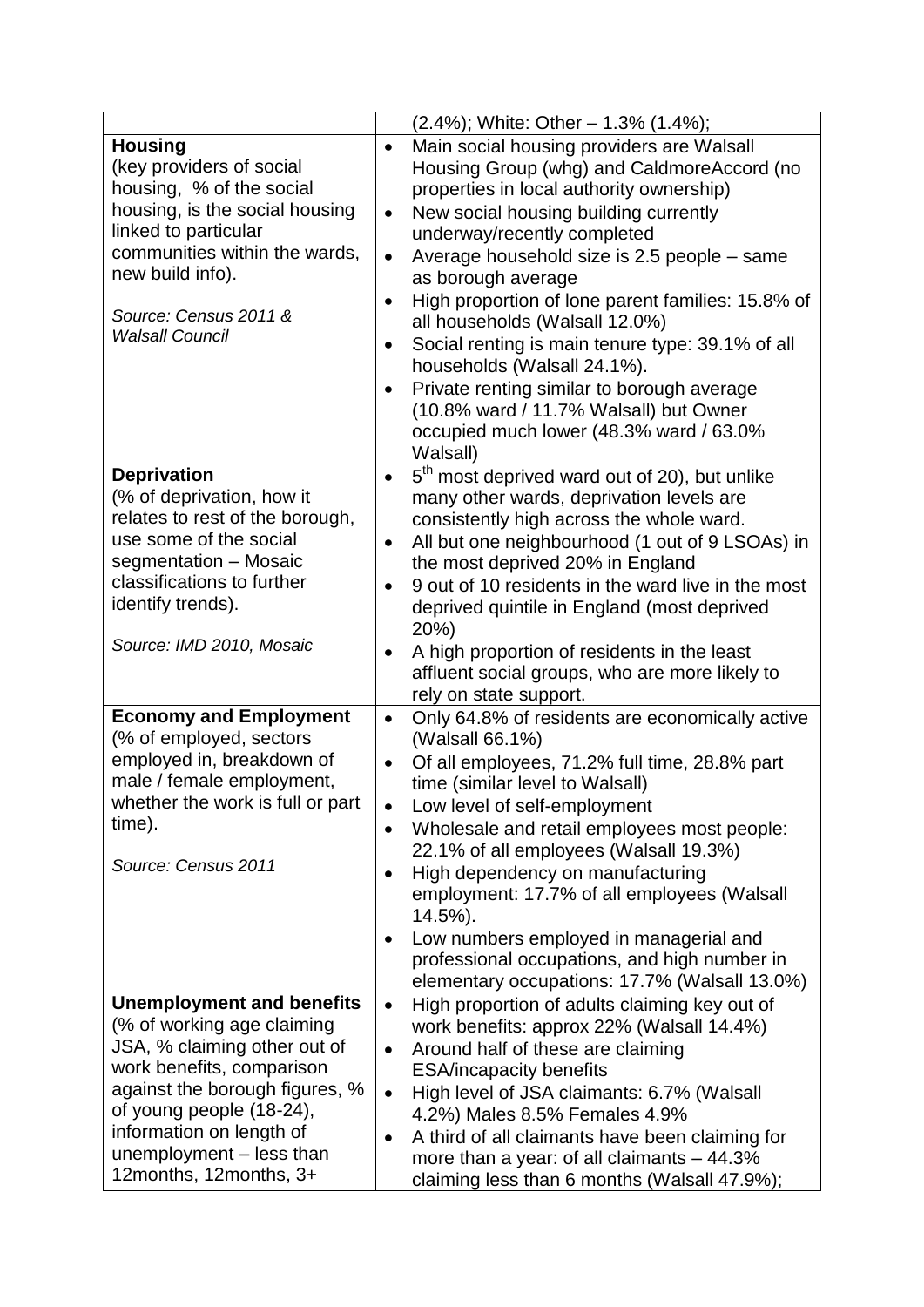| years).<br>Source: ONS Claimant Count<br>June 14<br><b>DWP Working Age Client Group</b><br>Nov $13$<br>Note - some data uses pre-2005<br>ward boundary which is now<br>slightly different - hence ward<br>area only approx figures           | 20.8% claiming 6-12 months (Walsall 17.5%);<br>34.9% claiming 12 months+ (Walsall 34.6%).<br>Youth (18-24) unemployment above borough<br>average: approx 8.3% (Walsall 7.6%)<br>Average length of JSA claims for young people<br>$\bullet$<br>is above borough average: average (median)<br>claim is 23.8 weeks (Walsall 19.5 weeks)                                                                                                                                                                                                                                                                                                                                                 |
|----------------------------------------------------------------------------------------------------------------------------------------------------------------------------------------------------------------------------------------------|--------------------------------------------------------------------------------------------------------------------------------------------------------------------------------------------------------------------------------------------------------------------------------------------------------------------------------------------------------------------------------------------------------------------------------------------------------------------------------------------------------------------------------------------------------------------------------------------------------------------------------------------------------------------------------------|
| <b>Community Perceptions</b>                                                                                                                                                                                                                 | Across the Area Partnership (so inc Bentley &                                                                                                                                                                                                                                                                                                                                                                                                                                                                                                                                                                                                                                        |
| Any information on satisfaction<br>of the community / wards, any<br>information on the priorities<br>(what do people think needs<br>improving in their areas).<br>Source: Walsall Council Your<br><b>Place Your Wellbeing Survey</b><br>2012 | Darlaston North)<br>Low levels of satisfaction with their local area as<br>a place to live: 51% were either 'very' or 'fairly'<br>satisfied (Walsall 68%). 30% were dissatisfied<br>(Walsall 17%)<br>Lowest satisfaction levels of all Area<br>$\bullet$<br>Partnerships.<br>Levels of crime*, clean streets, job prospects,<br>$\bullet$<br>road/pavement repairs, activities for teenagers<br>and affordable decent housing are the issues<br>which residents feel impact the most on their<br>area as a place to live, which also need<br>significant improvement locally.<br>(*but note this perception of crime levels is not<br>$\bullet$<br>necessarily in line with reality) |
| <b>Education and Skills</b><br>(GCSE levels and comparison<br>with the rest of the borough, %<br>with no qualifications, % with<br>qualification up to level 2,<br>degree or above).<br>Source: Census 2011 & Dept for<br>Education (2012)   | Low levels of adult qualifications compared with<br>$\bullet$<br>borough (which itself is worse than national<br>levels)<br>39.8% of adults have no qualifications (Walsall<br>$\bullet$<br>33.7%, national 22.7%)<br>Level 1: 16.2% (Walsall 14.6%), Level 2: 15.7%<br>$\bullet$<br>(Walsall 15.3%), Level 3: 10.0% (Walsall 10.8%)<br>Low number people with degree level (Level 4)<br>qualifications: 10.1% (Walsall 16.9%)<br><b>GCSE results below Walsall average</b><br>٠<br>Key stage $2$ – similar to Walsall (improvements<br>in recent years)                                                                                                                             |
| <b>Crime</b><br>(information on crime rates,<br>and types of crime, information<br>on anti-social behaviour).<br>Source: West Midlands Police,<br>from Area Profiles Jan 13                                                                  | Anti-social behaviour slightly higher than<br>٠<br>borough average, but generally isolated<br>incidents (sometimes linked to particular social<br>housing tenants - a strong multi-agency<br>approach is in place to tackle these issues)<br>Total recorded crime lower than borough<br>average<br>Criminal damage to vehicles and theft (from<br>motor vehicles and other) are main crime types.<br>Burglary and assault below borough average.<br>However, residents' perceptions are that rubbish                                                                                                                                                                                 |